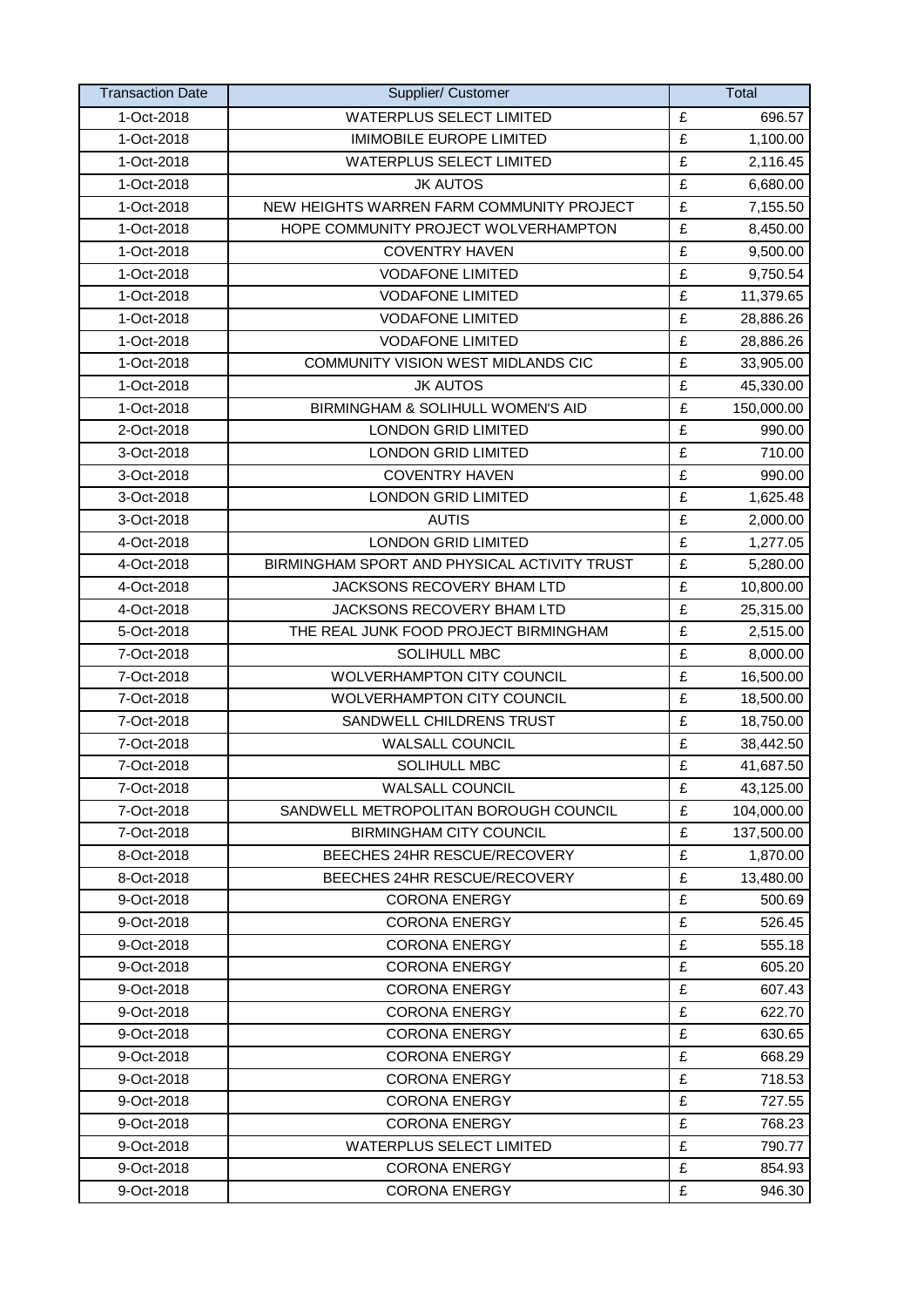| 9-Oct-2018  | <b>CORONA ENERGY</b>                      | £ | 969.09    |
|-------------|-------------------------------------------|---|-----------|
| 9-Oct-2018  | <b>CORONA ENERGY</b>                      | £ | 1,009.26  |
| 9-Oct-2018  | <b>CORONA ENERGY</b>                      | £ | 1,021.36  |
| 9-Oct-2018  | <b>CORONA ENERGY</b>                      | £ | 1,082.74  |
| 9-Oct-2018  | <b>CORONA ENERGY</b>                      | £ | 1,163.35  |
| 9-Oct-2018  | <b>CORONA ENERGY</b>                      | £ | 1,199.36  |
| 9-Oct-2018  | <b>CORONA ENERGY</b>                      | £ | 1,227.97  |
| 9-Oct-2018  | <b>CORONA ENERGY</b>                      | £ | 1,242.90  |
| 9-Oct-2018  | <b>CORONA ENERGY</b>                      | £ | 1,331.51  |
| 9-Oct-2018  | <b>CORONA ENERGY</b>                      | £ | 1,456.50  |
| 9-Oct-2018  | <b>CORONA ENERGY</b>                      | £ | 1,579.99  |
| 9-Oct-2018  | <b>CORONA ENERGY</b>                      | £ | 1,741.57  |
| 9-Oct-2018  | <b>CORONA ENERGY</b>                      | £ | 1,812.44  |
| 9-Oct-2018  | <b>CORONA ENERGY</b>                      | £ | 2,013.89  |
| 9-Oct-2018  | <b>CORONA ENERGY</b>                      | £ | 2,267.33  |
| 9-Oct-2018  | E & S MOTORS LTD                          | £ | 11,460.00 |
| 10-Oct-2018 | ORACLE CORPORATION UK LTD                 | £ | 12,902.99 |
| 11-Oct-2018 | FRANKIE GAVIN RINGSIDE GYM                | £ | 2,000.00  |
| 11-Oct-2018 | <b>VODAFONE LIMITED</b>                   | £ | 3,020.82  |
| 11-Oct-2018 | <b>VODAFONE LIMITED</b>                   | £ | 3,020.82  |
| 11-Oct-2018 | EDF ENERGY 1 LIMITED                      | £ | 15,551.36 |
| 12-Oct-2018 | <b>WATERPLUS SELECT LIMITED</b>           | £ | 749.25    |
| 12-Oct-2018 | WITTON LODGE COMMUNITY ASSOC              | £ | 3,844.75  |
| 13-Oct-2018 | <b>Eurofins Forensic Services Limited</b> | £ | 1,170.06  |
| 13-Oct-2018 | <b>Eurofins Forensic Services Limited</b> | £ | 1,242.50  |
| 13-Oct-2018 | <b>Eurofins Forensic Services Limited</b> | £ | 2,240.25  |
| 13-Oct-2018 | <b>CREATIVE ACADEMIES LIMITED</b>         | £ | 4,000.00  |
| 13-Oct-2018 | <b>Eurofins Forensic Services Limited</b> | £ | 4,515.75  |
| 13-Oct-2018 | <b>Eurofins Forensic Services Limited</b> | £ | 4,554.99  |
| 13-Oct-2018 | <b>Eurofins Forensic Services Limited</b> | £ | 5,049.21  |
| 15-Oct-2018 | MMS RECOVERY(WTON) LTD                    | £ | 5,660.00  |
| 15-Oct-2018 | MMS RECOVERY(WTON) LTD                    | £ | 15,600.00 |
| 16-Oct-2018 | REACH YOUTH PROJECT                       | £ | 5,000.00  |
| 18-Oct-2018 | EDF ENERGY 1 LIMITED                      | £ | 5,109.60  |
| 20-Oct-2018 | <b>BRITISH GAS</b>                        | £ | 531.09    |
| 20-Oct-2018 | <b>BRITISH GAS</b>                        | £ | 577.09    |
| 20-Oct-2018 | <b>WATERPLUS SELECT LIMITED</b>           | £ | 599.56    |
| 20-Oct-2018 | <b>BRITISH GAS</b>                        | £ | 675.89    |
| 20-Oct-2018 | <b>BRITISH GAS</b>                        | £ | 888.49    |
| 20-Oct-2018 | <b>WATERPLUS SELECT LIMITED</b>           | £ | 963.45    |
| 20-Oct-2018 | <b>BRITISH GAS</b>                        | £ | 1,098.77  |
| 20-Oct-2018 | <b>BRITISH GAS</b>                        | £ | 1,263.29  |
| 20-Oct-2018 | <b>BRITISH GAS</b>                        | £ | 1,373.69  |
| 20-Oct-2018 | <b>URBAN DEVOTION</b>                     | £ | 1,916.00  |
| 20-Oct-2018 | <b>BRITISH GAS</b>                        | £ | 2,135.20  |
| 20-Oct-2018 | <b>BRITISH GAS</b>                        | £ | 3,570.17  |
| 20-Oct-2018 | <b>BRITISH GAS</b>                        | £ | 3,846.69  |
| 21-Oct-2018 | MOAT HOUSE COMMUNITY TRUST                | £ | 5,000.00  |
| 22-Oct-2018 | <b>BRITISH GAS</b>                        | £ | 985.10    |
| 22-Oct-2018 | <b>BRITISH GAS</b>                        | £ | 3,265.84  |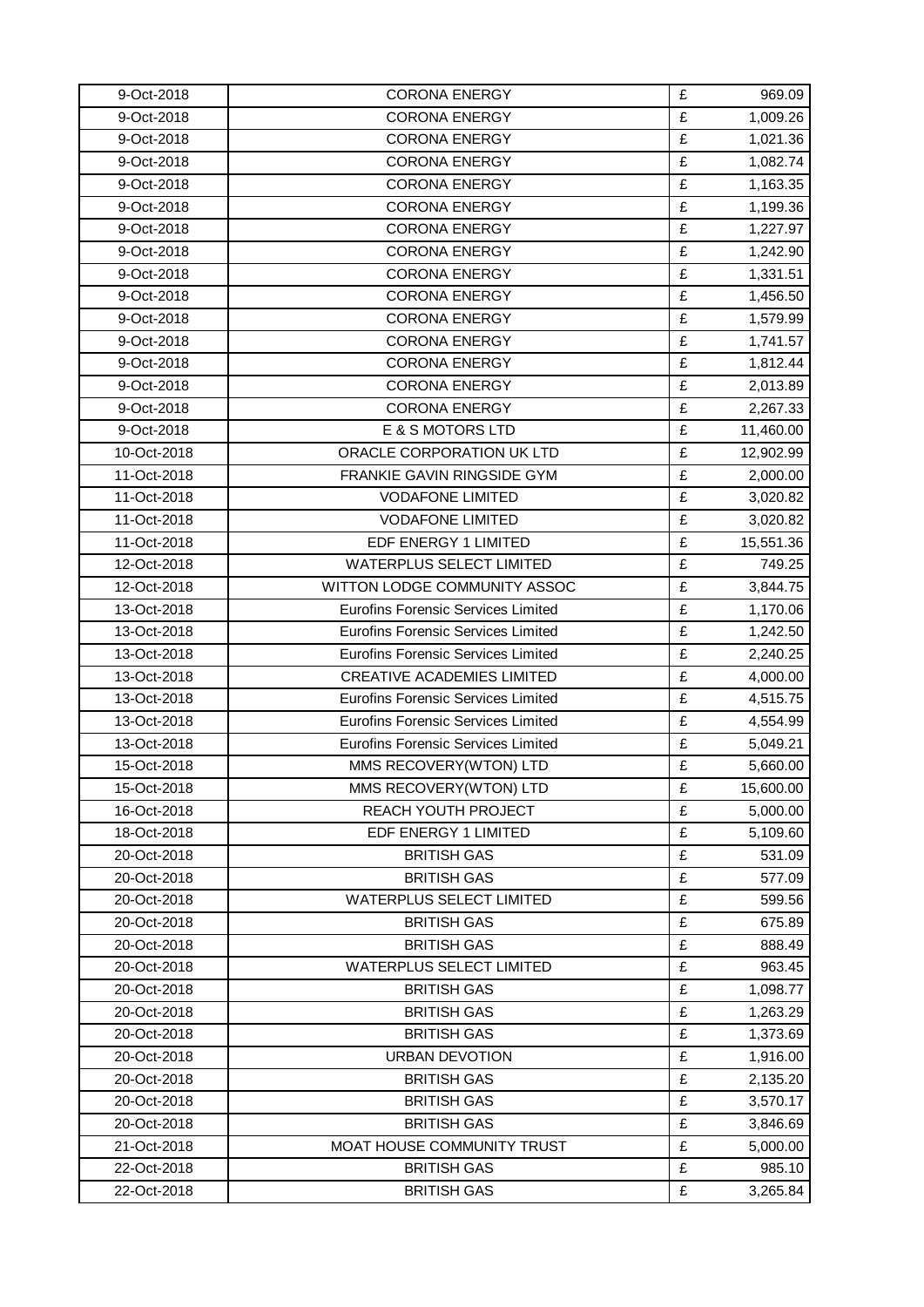| 23-Oct-2018 | <b>COVENTRY HAVEN</b>                     | £                       | 7,291.50   |
|-------------|-------------------------------------------|-------------------------|------------|
| 23-Oct-2018 | <b>AROUND AGAIN CHARITY</b>               | £                       | 11,450.00  |
| 23-Oct-2018 | STAR AUTO RECOVERY(B'HEATH)LTD            | $\overline{\mathbf{f}}$ | 21,468.00  |
| 23-Oct-2018 | <b>VICTIM SUPPORT</b>                     | £                       | 249,730.00 |
| 24-Oct-2018 | <b>VODAFONE LIMITED</b>                   | £                       | 5,320.18   |
| 25-Oct-2018 | EMMS GILMORE LIBERSON SOLICITORS          | £                       | 1,375.00   |
| 26-Oct-2018 | <b>BIRMINGHAM SETTLEMENT</b>              | £                       | 1,759.00   |
| 26-Oct-2018 | <b>LONDON GRID LIMITED</b>                | £                       | 12,896.37  |
| 27-Oct-2018 | LONDON GRID LIMITED                       | £                       | 5,685.60   |
| 27-Oct-2018 | <b>LONDON GRID LIMITED</b>                | £                       | 7,518.22   |
| 28-Oct-2018 | <b>MYTTON CONSULTING</b>                  | £                       | 754.75     |
| 29-Oct-2018 | <b>Eurofins Forensic Services Limited</b> | £                       | 1,481.84   |
| 29-Oct-2018 | <b>Eurofins Forensic Services Limited</b> | £                       | 5,485.97   |
| 29-Oct-2018 | <b>Eurofins Forensic Services Limited</b> | £                       | 9,316.48   |
| 29-Oct-2018 | <b>Eurofins Forensic Services Limited</b> | £                       | 9,438.70   |
| 29-Oct-2018 | <b>Eurofins Forensic Services Limited</b> | £                       | 9,963.49   |
| 29-Oct-2018 | <b>Eurofins Forensic Services Limited</b> | £                       | 41,362.28  |
| 30-Oct-2018 | E & S MOTORS LTD                          | £                       | 1,950.00   |
| 30-Oct-2018 | ROWLEY AUTO SERVICES LTD                  | £                       | 10,380.00  |
| 30-Oct-2018 | ROWLEY AUTO SERVICES LTD                  | £                       | 19,124.00  |
| 30-Oct-2018 | RS RECOVERY LTD                           | £                       | 25,165.00  |
| 30-Oct-2018 | RS RECOVERY LTD                           | £                       | 35,551.00  |
| 30-Oct-2018 | THE MANSFIELD GROUP                       | £                       | 65,464.00  |
| 31-Oct-2018 | <b>Eurofins Forensic Services Limited</b> | £                       | 848.00     |
| 31-Oct-2018 | <b>Eurofins Forensic Services Limited</b> | £                       | 971.25     |
| 31-Oct-2018 | <b>Eurofins Forensic Services Limited</b> | £                       | 2,835.50   |
| 31-Oct-2018 | <b>Eurofins Forensic Services Limited</b> | £                       | 3,895.00   |
| 31-Oct-2018 | <b>Eurofins Forensic Services Limited</b> | $\overline{\mathbf{f}}$ | 5,870.94   |
| 31-Oct-2018 | <b>Eurofins Forensic Services Limited</b> | $\overline{\mathbf{f}}$ | 6,960.10   |
| 31-Oct-2018 | <b>Eurofins Forensic Services Limited</b> | £                       | 8,267.32   |
| 31-Oct-2018 | Eurofins Forensic Services Limited        | £                       | 11,236.78  |
| 31-Oct-2018 | RS RECOVERY LTD                           | £                       | 26,855.00  |
| 31-Oct-2018 | <b>RS RECOVERY LTD</b>                    | £                       | 41,582.00  |
| 31-Oct-2018 | MANSFIELD GROUP                           | £                       | 63,061.00  |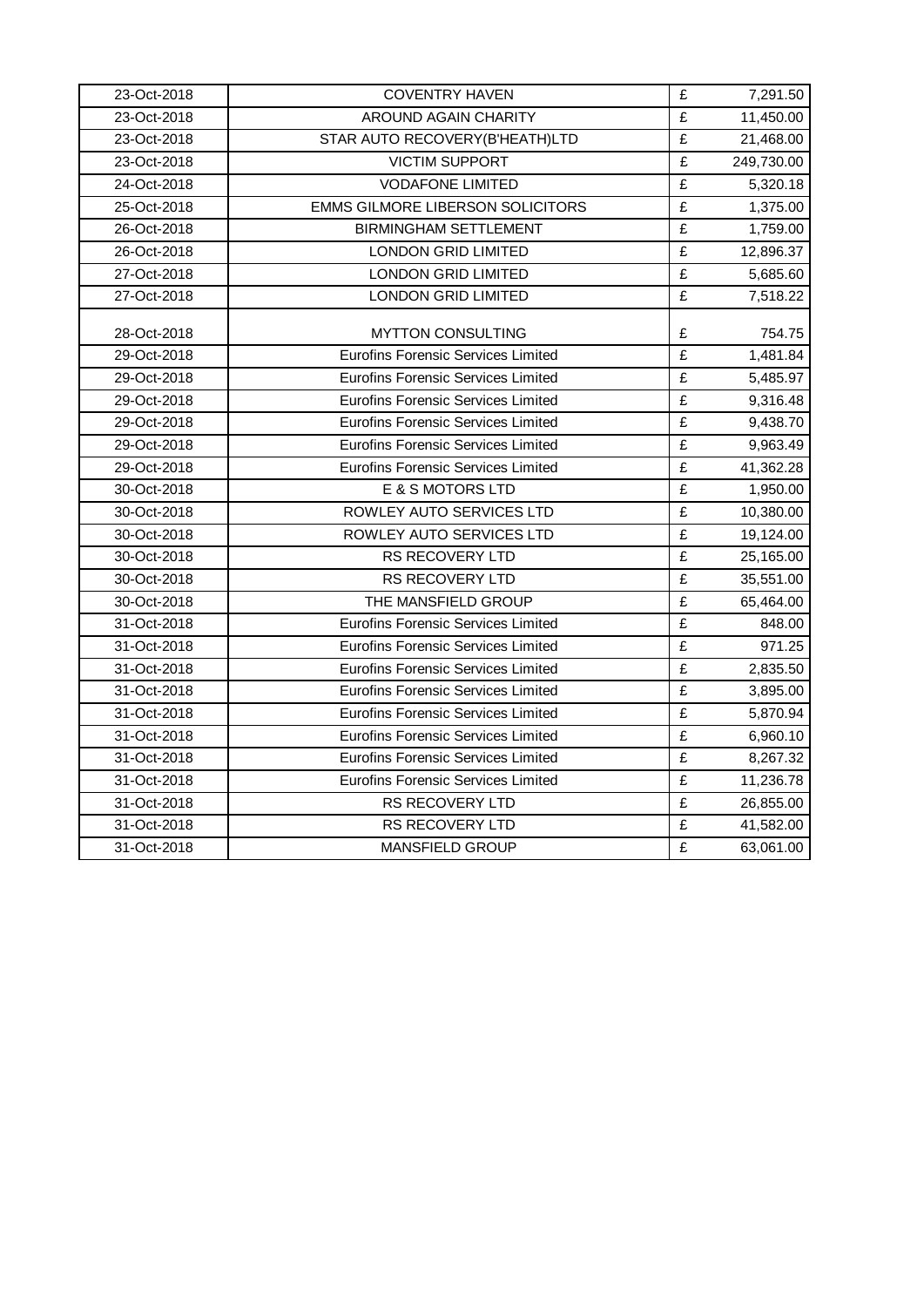| Service Area Description               | <b>Account Description</b>              |
|----------------------------------------|-----------------------------------------|
| <b>Property Services - Engineering</b> | Water                                   |
| IT and Digital                         | <b>IT Equipment</b>                     |
| Property Services - Engineering        | Water                                   |
| <b>Facilities Hard</b>                 | Statutory Vehicle Fees & Reimbursement  |
| Commissioning                          | <b>Restorative Justice</b>              |
| Commissioning                          | <b>Restorative Justice</b>              |
| Commissioning                          | <b>Restorative Justice</b>              |
| IT and Digital                         | <b>IT Equipment</b>                     |
| IT and Digital                         | <b>IT Equipment</b>                     |
| IT and Digital                         | <b>IT Equipment</b>                     |
| IT and Digital                         | <b>IT Equipment</b>                     |
| Commissioning                          | <b>Restorative Justice</b>              |
| <b>Facilities Hard</b>                 | Statutory Vehicle Fees & Reimbursement  |
| Commissioning                          | <b>Restorative Justice</b>              |
| IT and Digital                         | <b>IT Equipment</b>                     |
| IT and Digital                         | <b>IT Equipment</b>                     |
| Commissioning                          | <b>Active Citizens Fund</b>             |
| IT and Digital                         | Telecommunications                      |
| Commissioning                          | <b>Active Citizens Fund</b>             |
| IT and Digital                         | <b>IT Equipment</b>                     |
| Commissioning                          | <b>Active Citizens Fund</b>             |
| <b>Facilities Hard</b>                 | Statutory Vehicle Fees & Reimbursement  |
| <b>Facilities Hard</b>                 | Statutory Vehicle Fees & Reimbursement  |
| Commissioning                          | <b>Active Citizens Fund</b>             |
| Commissioning                          | Contribution to Partner Agencies        |
| Commissioning                          | Contribution to Partner Agencies        |
| Commissioning                          | Contribution to Partner Agencies        |
| Commissioning                          | Contribution to Partner Agencies        |
| Commissioning                          | <b>Contribution to Partner Agencies</b> |
| Commissioning                          | Contribution to Partner Agencies        |
| Commissioning                          | Contribution to Partner Agencies        |
| Commissioning                          | Contribution to Partner Agencies        |
| Commissioning                          | Contribution to Partner Agencies        |
| <b>Facilities Hard</b>                 | Statutory Vehicle Fees & Reimbursement  |
| <b>Facilities Hard</b>                 | Statutory Vehicle Fees & Reimbursement  |
| Property Services - Engineering        | Gas                                     |
| Property Services - Engineering        | Gas                                     |
| <b>Property Services - Engineering</b> | Gas                                     |
| Property Services - Engineering        | Gas                                     |
| Property Services - Engineering        | Gas                                     |
| Property Services - Engineering        | Gas                                     |
| Property Services - Engineering        | Gas                                     |
| <b>Property Services - Engineering</b> | Gas                                     |
| Property Services - Engineering        | Gas                                     |
| Property Services - Engineering        | Gas                                     |
| Property Services - Engineering        | Gas                                     |
| Property Services - Engineering        | Water                                   |
| <b>Property Services - Engineering</b> | Gas                                     |
| Property Services - Engineering        | Gas                                     |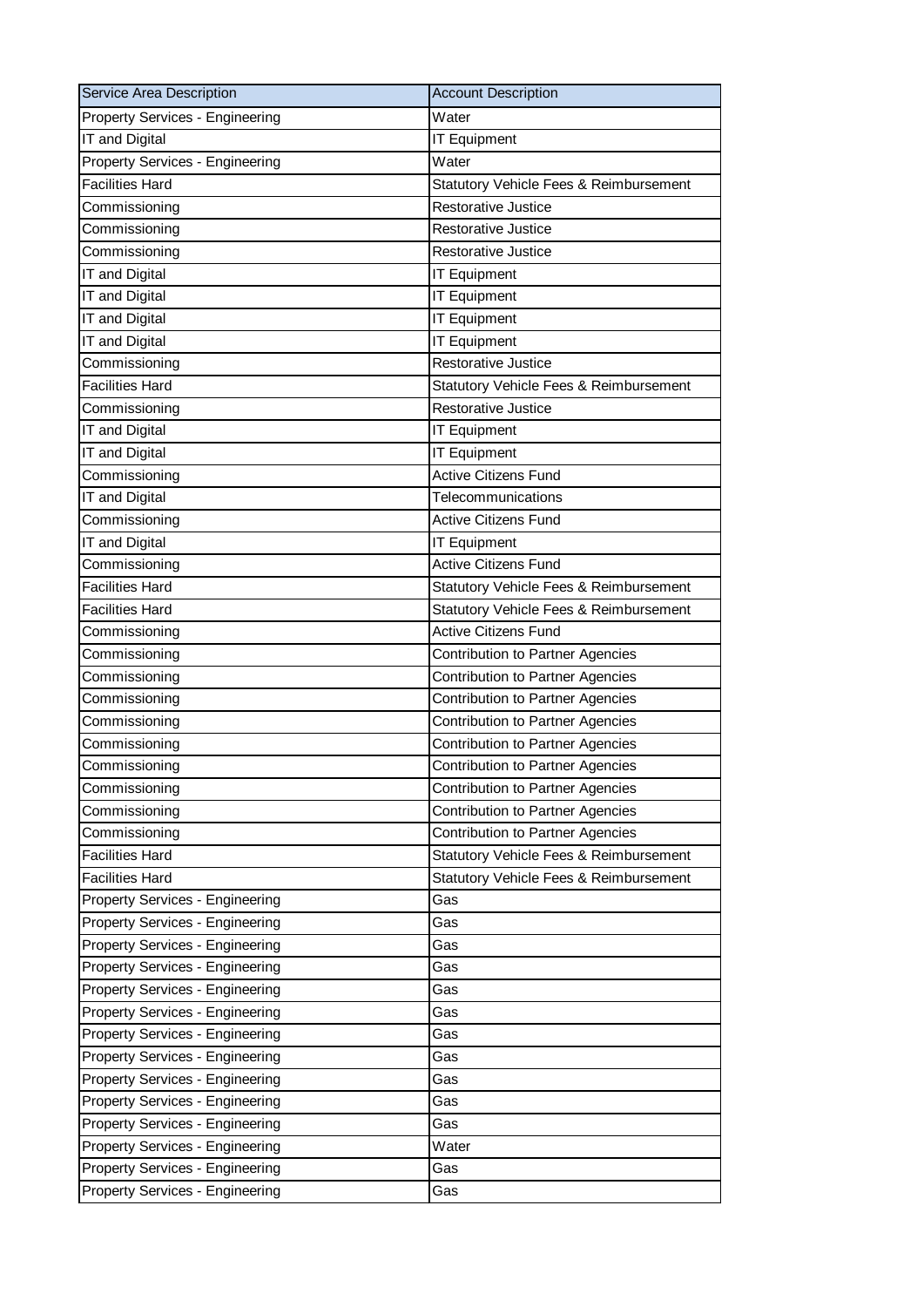| Property Services - Engineering                                    | Gas                                    |
|--------------------------------------------------------------------|----------------------------------------|
| <b>Property Services - Engineering</b>                             | Gas                                    |
| <b>Property Services - Engineering</b>                             | Gas                                    |
| Property Services - Engineering                                    | Gas                                    |
| Property Services - Engineering                                    | Gas                                    |
| Property Services - Engineering                                    | Gas                                    |
| Property Services - Engineering                                    | Gas                                    |
| Property Services - Engineering                                    | Gas                                    |
| Property Services - Engineering                                    | Gas                                    |
| Property Services - Engineering                                    | Gas                                    |
| Property Services - Engineering                                    | Gas                                    |
| Property Services - Engineering                                    | Gas                                    |
| Property Services - Engineering                                    | Gas                                    |
| Property Services - Engineering                                    | Gas                                    |
| Property Services - Engineering                                    | Gas                                    |
| <b>Facilities Hard</b>                                             | Statutory Vehicle Fees & Reimbursement |
| <b>Shared Services</b>                                             | <b>Recruitment Costs</b>               |
| Commissioning                                                      | <b>Active Citizens Fund</b>            |
| IT and Digital                                                     | <b>IT Equipment</b>                    |
| IT and Digital                                                     | <b>IT Equipment</b>                    |
| Property Services - Engineering                                    | Electricity                            |
| Property Services - Engineering                                    | Water                                  |
| Commissioning                                                      | <b>Active Citizens Fund</b>            |
| <b>Central Submissions</b>                                         | Forensic Serious Crime                 |
| <b>Central Submissions</b>                                         | <b>Forensic Serious Crime</b>          |
| Central Submissions                                                | Forensic Drug Toxicology               |
| Commissioning                                                      | <b>Active Citizens Fund</b>            |
| <b>Central Submissions</b>                                         | <b>DNA Crime Stains</b>                |
| <b>Central Submissions</b>                                         | <b>Forensic Serious Crime</b>          |
| Central Submissions                                                | Drug Examination                       |
| <b>Facilities Hard</b>                                             |                                        |
|                                                                    | Statutory Vehicle Fees & Reimbursement |
| <b>Facilities Hard</b>                                             | Statutory Vehicle Fees & Reimbursement |
| Commissioning                                                      | <b>Active Citizens Fund</b>            |
| Property Services - Engineering                                    | Electricity                            |
| Property Services - Engineering                                    | Electricity                            |
| Property Services - Engineering                                    | Electricity                            |
| Property Services - Engineering                                    | Water                                  |
| Property Services - Engineering                                    | Electricity                            |
| Property Services - Engineering                                    | Electricity                            |
| Property Services - Engineering                                    | Water                                  |
| Property Services - Engineering                                    | Electricity                            |
| Property Services - Engineering                                    | Electricity                            |
| Property Services - Engineering                                    | Electricity                            |
| Commissioning                                                      | <b>Active Citizens Fund</b>            |
| Property Services - Engineering                                    | Electricity                            |
| Property Services - Engineering                                    | Electricity                            |
| Property Services - Engineering                                    | Electricity                            |
| Commissioning                                                      | <b>Active Citizens Fund</b>            |
| Property Services - Engineering<br>Property Services - Engineering | Electricity<br>Electricity             |